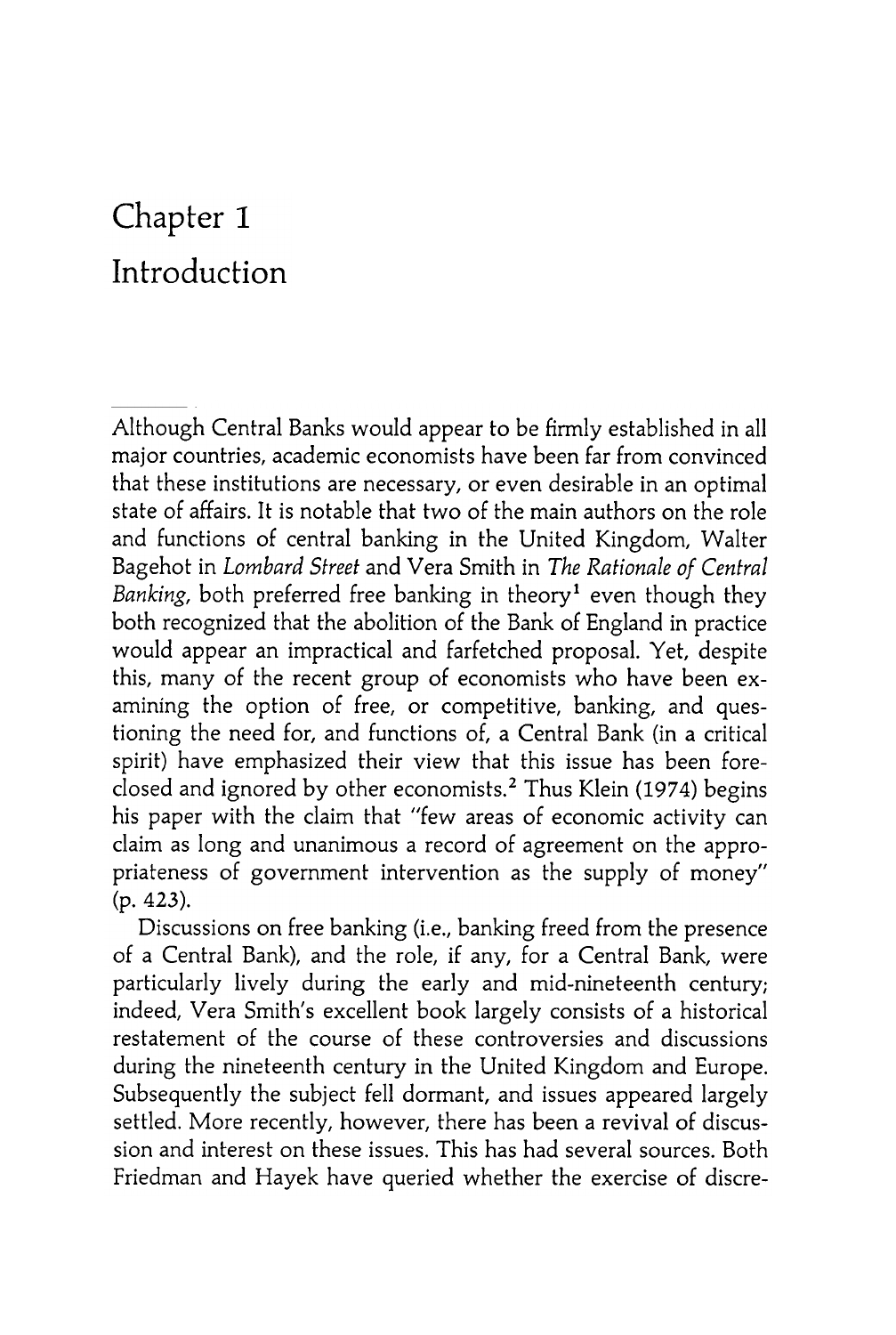## 2 Chapter 1

tionary monetary policy by a Central Bank is desirable. If such discretionary policy was to be abandoned, however, and replaced by a policy rule, or by laissez-faire, what role, if any, would be left for a Central Bank? Although both Friedman and Hayek independently criticize the exercise of discretionary monetary policy, they have markedly different views on the preferred alternatives. Thus Hayek (1978) doubts whether a rule for monetary growth could be established within the context of the existing structure of the banking system (see p. 77 especially); instead, he argues for free competition in the provision of notes and deposits by competitive banks within a laissez-faire system, in which there would be no need for any Central Bank (see pp. 101- 102 especially). Friedman, on the other hand, advocates the adoption of a rule to determine the rate of growth of high-powered money, but continues to see a necessary role for the Central Bank within the system, in order to maintain the sanctity of contract, the prevention of fraud, and the effective working of the monetary system, in a world in which information is costly and scarce [see (1959), especially pp.  $6-7$ ].<sup>3</sup>

There has subsequently been a more general revival of interest in examining, questioning, and analyzing the structural necessity for, and functions of, a Central Bank. This is one aspect of a general reconsideration of the need, if any, for outside (governmental) bodies to intervene and regulate market forces. This also accords well with current trends in economic analysis, particularly among the rational expectations school, which advocates greater attention to the effect that different institutional structures, or regimes, particularly policy regimes set up by governments, may have on behavioral patterns in the various parts of the economy, and the functioning of the economy more broadly.<sup>4</sup> Prime examples of such studies are Klein (1974), Kareken and Wallace (1978), and King (1983), (1984b).<sup>5</sup> This theoretical literature has also been buttressed by a growing number of historical studies, which , inter alia, seek to reevaluate earlier historical experiences of free banking, especially in the United States and the circumstances surrounding the introduction of Central Banks. Such studies include Rockoff (1975), Timberlake (1978), Vaubel (1984a), White (1984b), and Rolnick and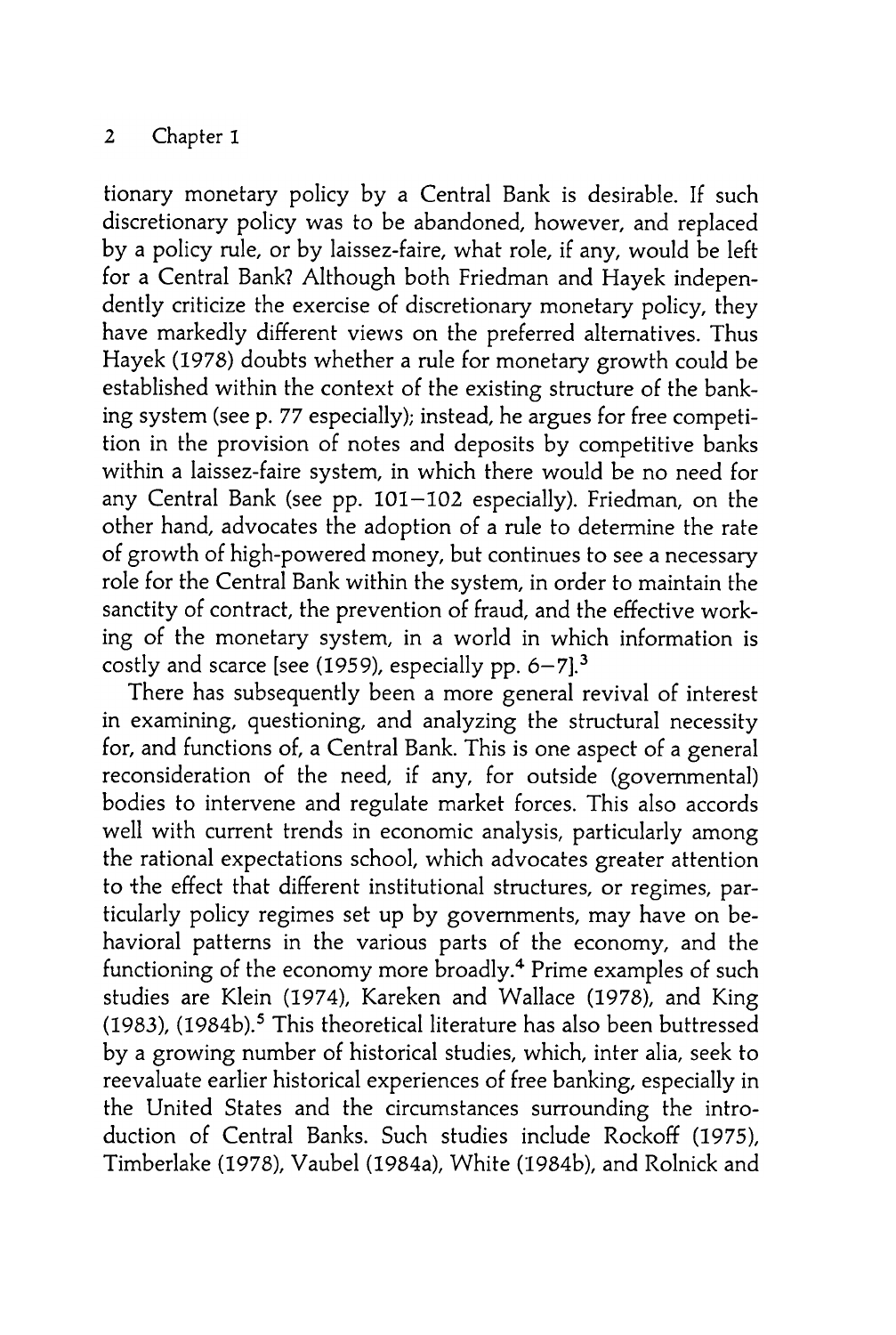Weber (1983). Also see the bibliography provided by White in the appendix to chapter 3 and the supplement to that appendix in Salin (1984b), King (1983), and Timberlake (1984). The main conclusion of several of these exercises has been to suggest, upon such reexamination, that a free banking system, or at least a monetary system without a Central Bank, was not so bad after all.

In this approach, therefore, a comparison is drawn between a laissez-faire, free-banking regime and a regime in which a Central Bank is constituted, under one, or another, operating regime, such as the Gold Standard, a fixed monetary growth rule, or discretionary monetary policy. By implication, Central Banks have been introduced as a policy step, an intervention from outside, and could, by some such similar step, be changed, or even removed entirely in future. Anyhow, the appropriate role and functions, if any, of a Central Bank has now become an issue in the literature, alongside the appropriate design of monetary regimes.

This literature has followed other associated paths. One such has been to examine and to criticize the nature of the incentives and the rewards/ penalties incorporated in the structure of Central Banks themselves. The motive for such work lies in a perceived contrast between the individual personnel of Central Banks, who are, at present, generally seen to be as able and desirous of the public good as their confreres outside, with (what are taken to be) the end results of their operations, e.g., endemic and accelerating inflation, volatile monetary and financial conditions, etc. The question is, therefore, raised whether, somehow, the risk/reward structure and/or the decision-making process is systematically badly organized. For an example on the poor organization of the decision-making process, see Mayer;<sup>6</sup> on the question of potentially inappropriate risk/reward structures, see the various papers by Acheson and Chant, Buchanan, Friedman (1982), Santoni, and Schughart and Tollinson listed in the bibliography. Thus Buchanan (1984, p. 21) suggests that "for example, if the compensations of all employees of the monetary authority should be indexed so as to insure personal penalty from any departures from monetary stability, perhaps nothing more need be required by way of rules." Once upon a time Central Banks were more used to fulsome encomiums than to such criticism, as evi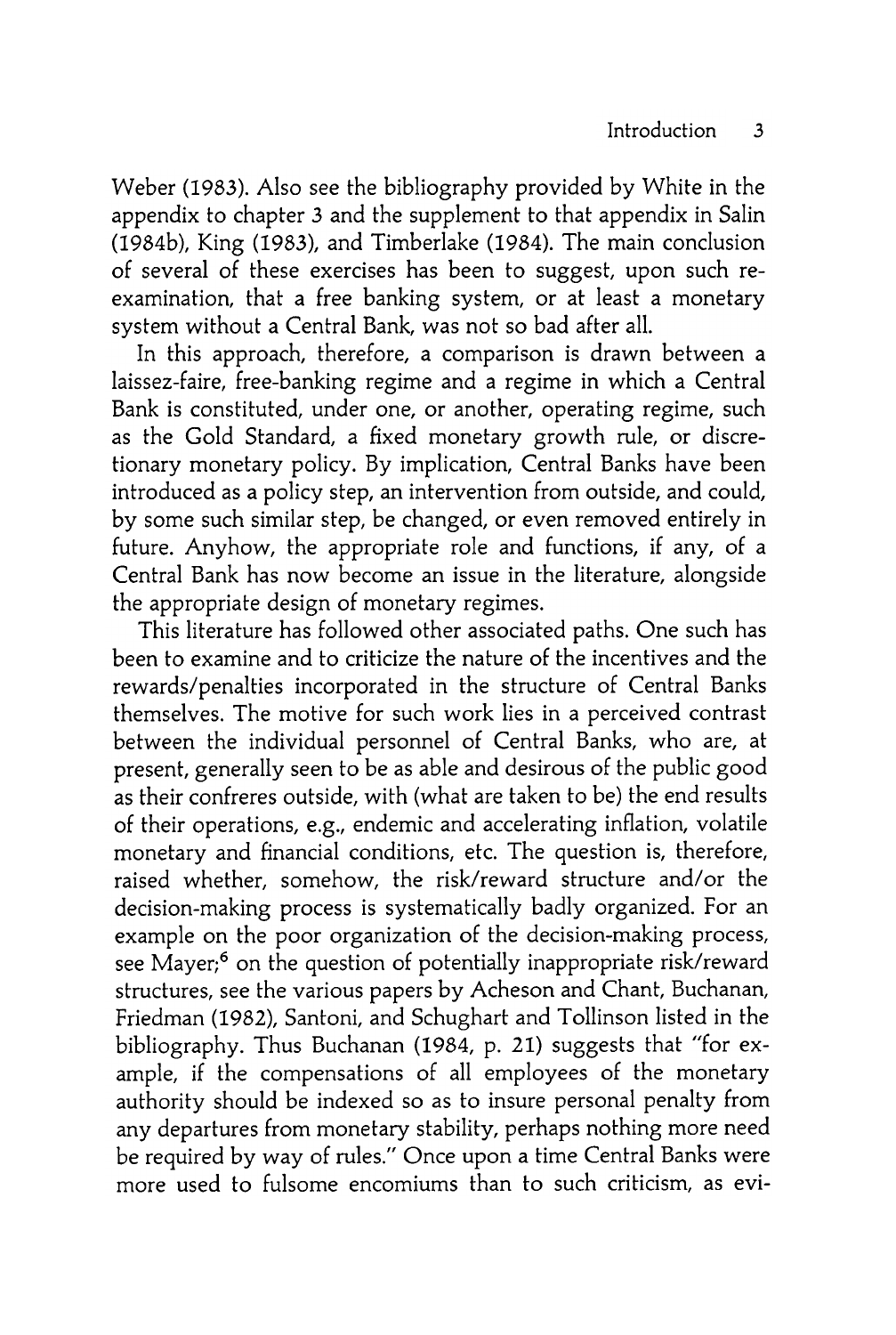denced by this splendid purple passage from Patron (1911, p. 37):<br>"In spite of the complications of its task, we shall find the Bank  $\mathbf{I}$  is the complications of the complications of the Bank , we shall find the Bank , we shall find the Bank , we shall find the Bank , we shall find the Bank , we shall find the Bank , we shall find the Bank , we sha always the leader in matter in matters of well as well as well as  $\mathcal{L}_{\mathcal{A}}$  , unremittingly, unremitting tingly faithful to the great mission which the State intrusts to it, and its mastery of which we all acknowledge . "

To return to the main theme , however , then  $\mathcal{P}_t$  , perhaps , then  $\mathcal{P}_t$  , are , perhaps , two states , two states , two states , two states , two states , two states , two states , two states , two states , two main strands in the case for free banking, which case is described in greater detail in chapter 2. The first argument involves a frontal greater detail in chapter 2 . The first argument involves a frontal attack on discretionary monetary management . If such management is to be undertaken at all, it needs an institution to carry it out. This<br>institution would be, in effect, a Central Bank. The argument beinstitution would be , in effect , a  $C_{\rm eff}$  , and  $C_{\rm eff}$  argument between  $\sigma$  $\ldots$  matrix  $\ldots$  management and some kind of  $\ldots$  rule  $\ldots$ ever, been discussed endlessly elsewhere, and it is not the purpose of this book to discuss that issue further.

Instead , this book seeks to follow a second strand of argument about the role of a Central Bank . This latter argument concerns  $\sigma$ the question of whether the introduction of an outside agency to an outside agency to an outside agency to an o regulate and control the banking system represents an undesirable intervention in the otherwise satisfactory working of a free - market  $\alpha$ system in the banking industry  $\mathbf{r}$  is to the main purpose of this book is to the main purpose of this book is to the main purpose of the main purpose of the main purpose of the main purpose of the main purpose of the consider this latter issue , examining both the analytical arguments and the historical evidence.

When the first Central Banks were founded in Europe, there was, however, little, or no, consideration, or attention, given to the possibility of these banks playing a supervisory role in relation to other banks. Instead, the initial impetus was much more basic, genother banks . Instead , the initial impetus was much more basic , generally  $\mathcal{S}$ relating to the financial advantages that governments felt that they could obtain from the support of such a bank, whether a state<br>bank, as in the case of the Prussian State Bank, or a private bank, bank , as in the case of the Prussian State Bank , or a private bank ,  $\cdot$  , the Bank of England . This function naturally involved favorities  $\cdot$ tism, often supported by legislation, by the government for this particular bank in return for its financial assistance-see, for example, Cameron (1967).

An associated purpose for which these early Central Banks were founded was to unify what had become in some cases, e.g., in Germany, Switzerland, and Italy, a somewhat chaotic system of note issue, to centralize, manage, and protect the metallic reserve of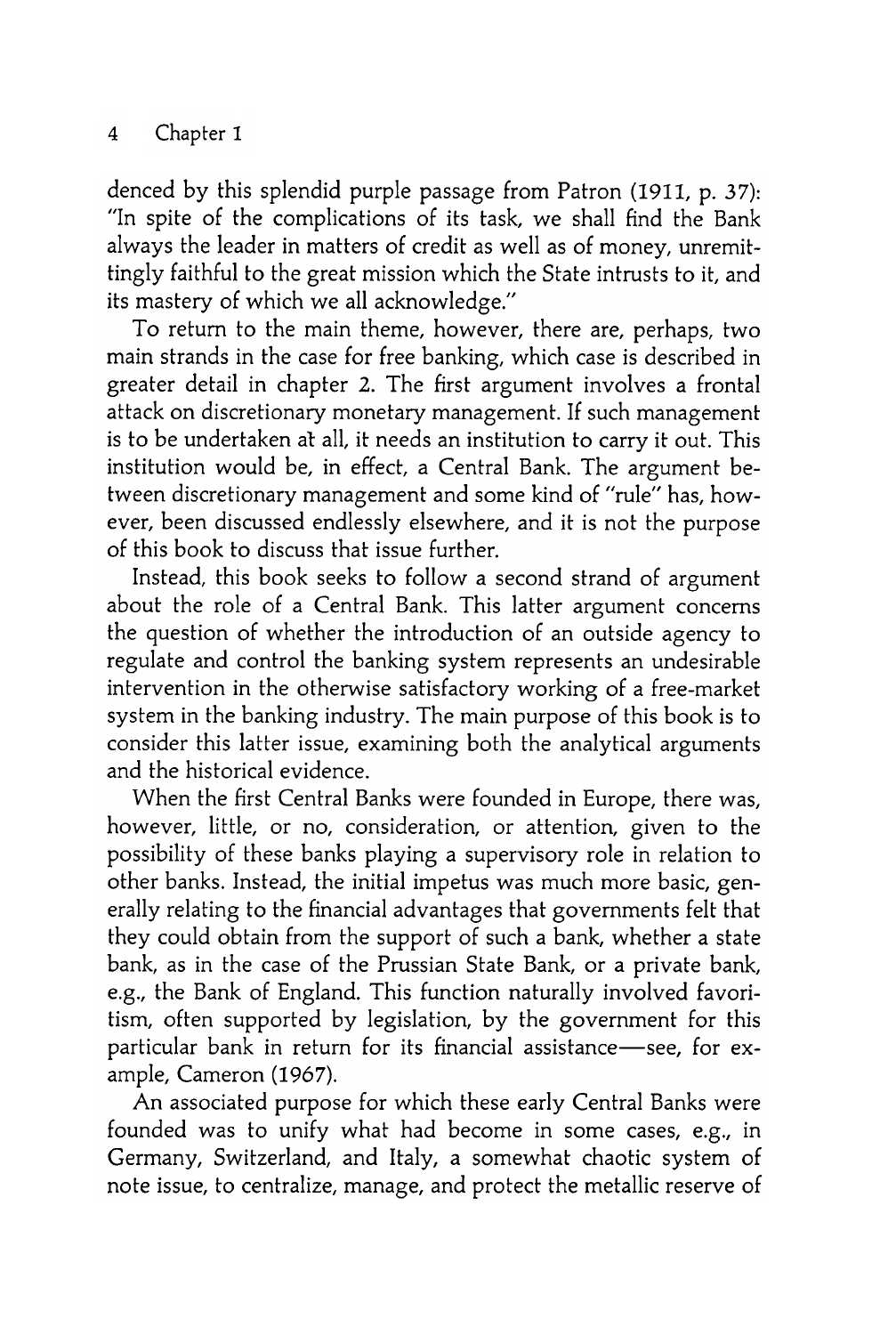the country, and to facilitate and improve the payments system. While these latter functions were seen as having beneficial economic consequences, the ability to share in the profits of seignorage and the greater centralized control over the metallic (gold) reserves had obvious political attractions as well. In any case, prior to 1900, most economic analysis of the role of Central Banks concentrated on the issue of whether the note issue should be centralized, and, if and when centralized, how controlled by the Central Bank.

Once such Central Banks had been established, however, their central position within the system, their "political" power as the government's bank, their command (usually) over the bulk of the nation's metallic reserve, and, most important, their ability to provide extra cash, notes, by rediscounting made them become the bankers' bank: commercial banks would not only hold a large proportion of their own (cash) reserves as balances with the Central Bank, but also rely on it to provide extra liquidity when in difficulties. In several early cases, e.g., the Bank of England, this latter role had not been initially intended; in most cases of Central Banks founded in the nineteenth century the full ramifications of their role as bankers' bank were only dimly perceived at the time of their founding: these functions developed naturally from the context of relationships within the system.

Initially, indeed, the role of Central Banks in maintaining the convertibility of their notes, into gold or silver, was no different, nor seen as any different, from that of any other bank. Their privileged legal position, as banker to the government and in note issue, then brought about consequently, and, naturally, a degree of centralization of reserves within the banking system in the Central Bank, so it became a bankers' bank. It was the responsibility that this position was found to entail, in the process of historical experience, that led Central Banks to develop their particular art of monetary management.

Such management has had two (interrelated) aspects, a macro function and responsibility relating to the direction of monetary conditions in the economy at large, and a micro function relating to the health and well-being of the (individual) members of the banking system. Until 1914 such management largely consisted of seek-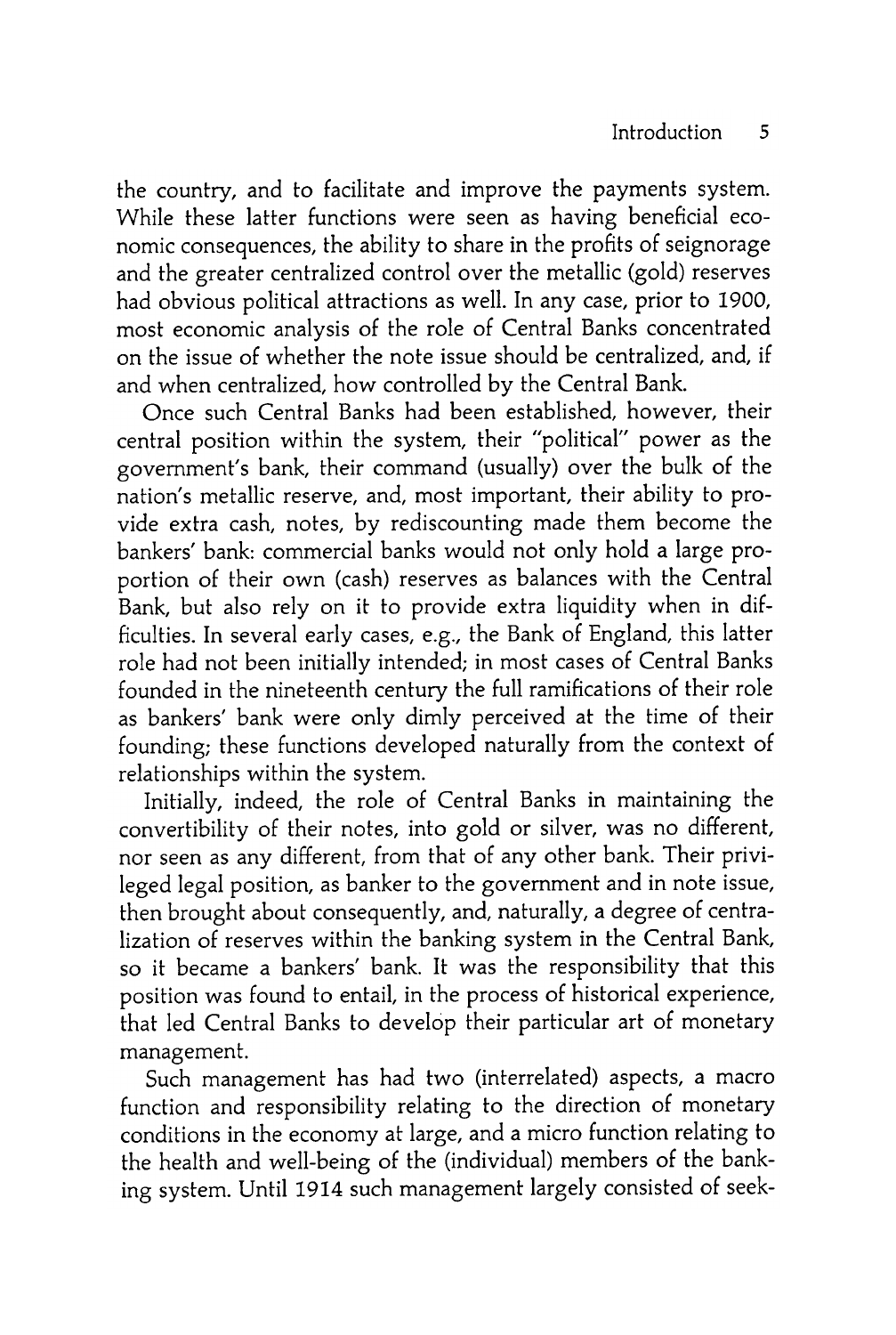ing to reconcile, as best as possible, the need to maintain the chosen metallic standard on the one hand with concern for the stability and well-being of the financial system, and beyond that of the economy more widely, on the other. Then, as the various pressures of the twentieth century disrupted first the Gold Standard, and thereafter the Bretton Woods system of pegged exchange rates, the macroeconomic objectives of monetary management altered and adjusted. Yet at all times concern for the health of the financial system has remained paramount.

These interrelationships between the macro and micro functions of Central Banks, with the latter seen as being of primary importance, were well described in the paper "Federal Reserve Position on Restructuring of Financial Regulation Responsibilities" presented to the Bush Commission in December 1983 as follows:

A basic continuing responsibility of any central bank-and the principal reason for the founding of the Federal Reserve - is to assure stable and smoothly-functioning financial and payments systems. These are prerequisites for, and complementary to, the central bank's responsibility for conducting monetary policy as it is more narrowly conceived. Indeed, conceptions of the appropriate focus for "monetary policy" have changed historically, variously focusing on control of the money supply, "defending" a fixed price of gold, or more passively providing a flow of money and credit responsive to the needs of business. What has not changed, and is not likely to change, is the idea that a central bank must, to the extent possible, head off and deal with financial disturbances and CrIses.

To these ends, the Congress has over the last 70 years authorized the Federal Reserve (a) to be a major participant in the nation 's payments mechanism, (b) to lend at the discount window as the ultimate source of liquidity for the economy, and (c) to regulate and supervise key sectors of the financial markets, both domestic and international. These functions are in addition to, and largely predate, the more purely "mone-<br>tary" functions of engaging in open market and foreign ex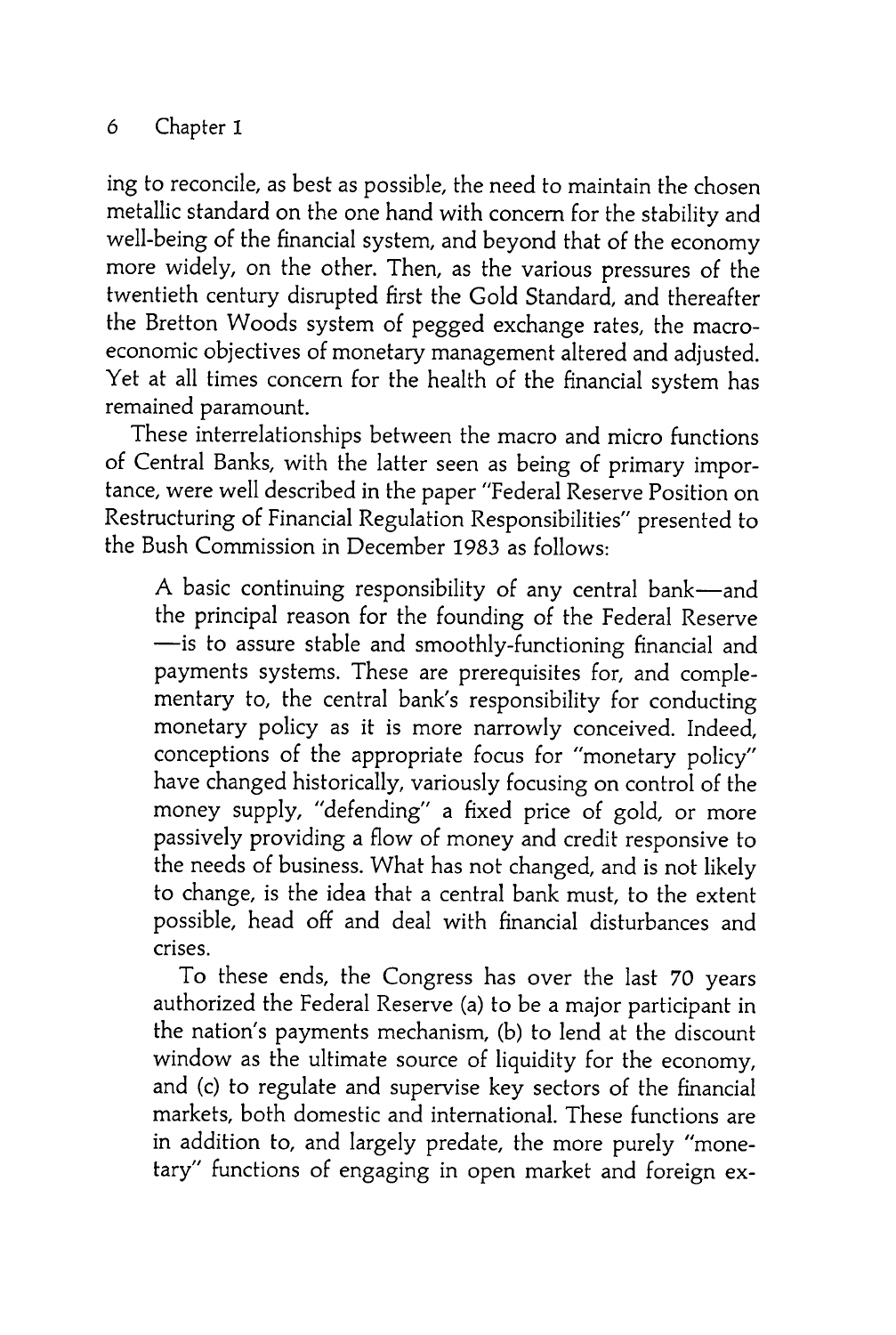change operations and setting reserve requirements; historically, in fact, the "monetary" functions were largely grafted on to the "supervisory" functions, not the reverse.

The above argument, that the monetary (macro) functions of Central Banks were largely grafted onto the supervisory functions, and not the reverse, is of considerable importance . It implies that the central core and rationale for the existence and operation of a Central Bank is not necessarily to be found in its macro-economic role in (discretionary) monetary management. Of course, if one believes that such discretionary monetary management is desirable, "a good thing," then one presumably needs a Central Bank to conduct it, and that alone would then be sufficient justification for the existence of a Central Bank. There remains, however, a flourishing debate whether this macro function is best undertaken through the discretionary management of a Central Bank, or whether it would be achieved more successfully through adherence to some "rule." Instead, the main concern of this study is with the need for the micro functions of a Central Bank.

With the Central Bank coming to represent the ultimate source of liquidity and support to the individual commercial banks, this micro function brought with it naturally a degree of "insurance." Such insurance, in turn, involves some risk of moral hazard, i.e., that commercial banks, believing that they will be supported by Central Banks from the consequences of their own follies, adopt too risky and careless strategies. That concern has led Central Banks to become involved—to varying extents—in the regulation and supervision of their banking systems. Revell (1975, p. 127) notes that

solvency [of commercial banks] must not be set at too Iowa level if monetary policy is to work at all. . . .

There is one corollary to our line of argument that is worth noting. Prudential regulation and monetary policy are functions that are usually carried out quite separately. Even when a central bank is responsible for both, the interactions between the two are rarely considered. This is not a sensible situation. It would seem highly desirable for both functions to be carried out by the same body (inevitably the central bank) and with a clear realization of the connexions between them.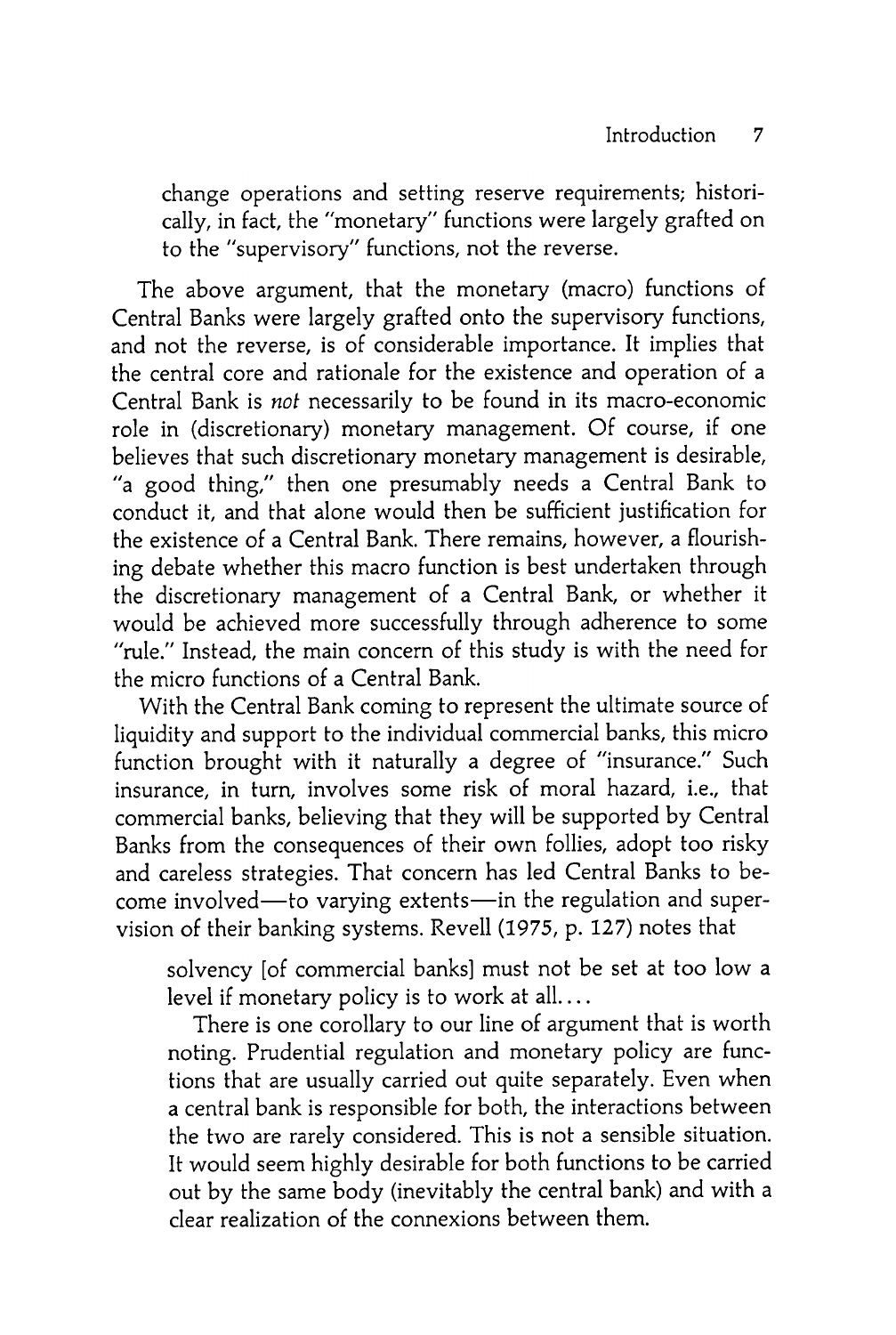## 8 Chapter 1

As lender of last resort, a central bank has to be involved in supervisory matters. The choice then rests between centralizing the administration of such functions in the Central Bank, or of having a multiplicity of supervisory agencies. This latter question is addressed again in chapter 5.

The adoption of this regulatory and supervisory role was, at least for those Central Banks founded in the nineteenth century, largely a natural and evolutionary development, and not one that they were programmed to undertake from their foundation. Indeed in England the legislative framework-the 1844 Bank of England Act- was to prove something of a barrier, and antipathetic, to the development of the regulatory functions by the Bank.<sup>7</sup> This act divided the Bank into two departments- the Issue Department, whose note issuing function was to be closely constrained by strict rules (to maintain the Gold Standard), and the Banking Department, which was intended and proposed to behave as an ordinary com-<br>mercial bank.

As will be argued subsequently in this book, the micro functions of a Central Bank, in providing a central (and therefore economical) source of reserves and liquidity to other banks and hence both a degree of insurance and regulation, cannot be undertaken effectively, basically because of conflicts of interest, by a commercial competitor. The advantages of having some institutions(s) providing such micro Central Banking functions are such that, even in those countries without Central Banks, there was, as will be shown. a natural tendency toward them being provided, after a fashion, from within the private sector, e.g., by clearinghouses in the United States-see Timberlake (1984)- or by large, central *commercial*<br>banks providing quasi-Central Bank functions. Nevertheless, because of conflict of interest, these functions were not, and cannot be, adequately provided by competing institutions. This latter needs to be emphasized because some critics of Central Banks, e.g., Timberlake (1984) and Selgin and White (1987), have suggested that clearinghouses would be capable of taking over several of the micro -structural functions of Central Banks .

Some Central Banks, mainly those that began their existence under private ownership, e.g., the Bank of England and Banca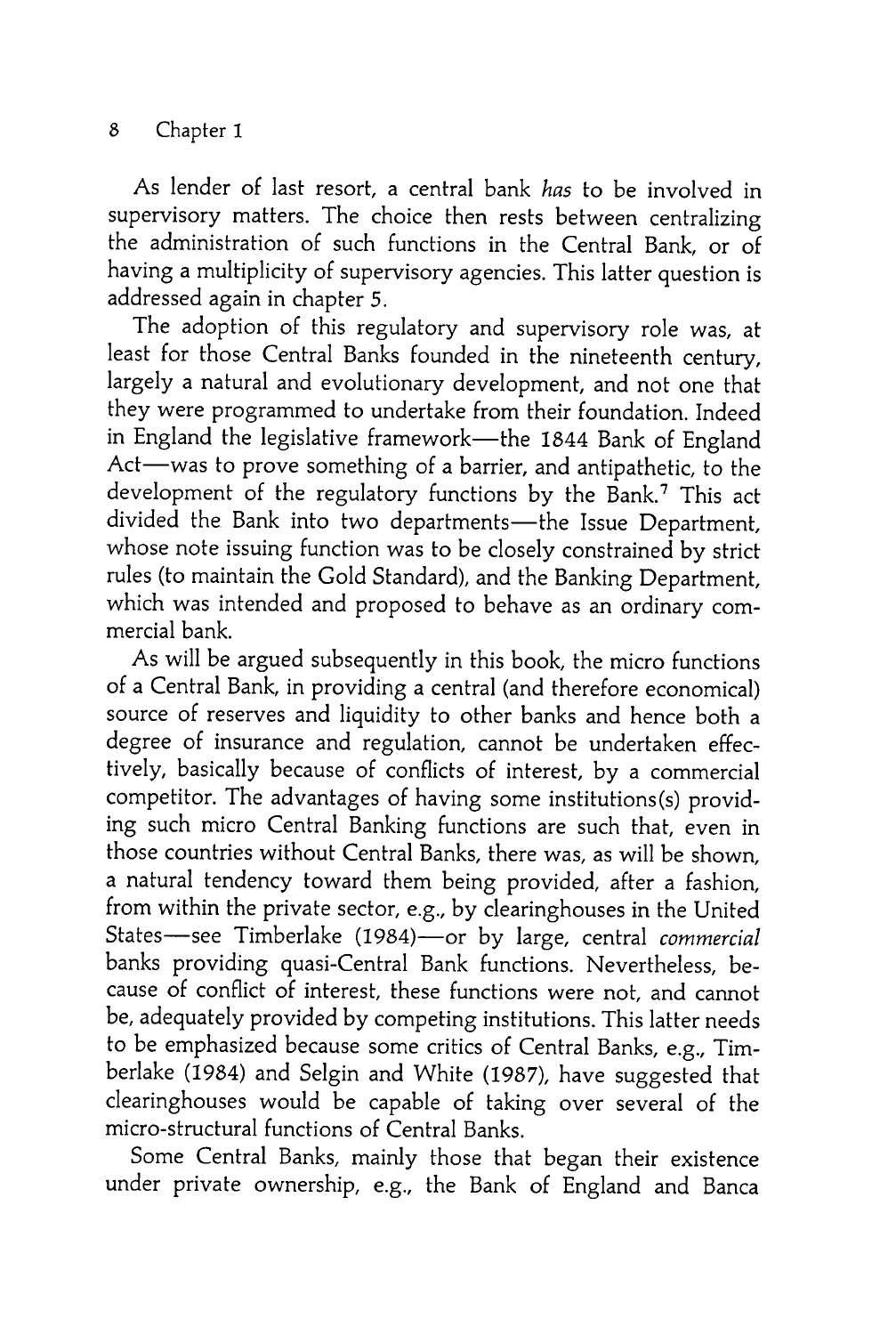d'Italia, but also some that were subject to political oversight, e.g., Banque de France and the Commonwealth Bank of Australia, retained for a considerable time a large role in ordinary commercial banking. As will be argued subsequently, it was the metamorphosis from their involvement in commercial banking, as a competitive, profit-maximizing bank among many, to a *noncompetitive non-profit*maximizing role that marked the true emergence and development of proper Central Banking. Indeed, competition between the other commercial banks and the Bank of England and the Banque de France, respectively, complicated, overshadowed, and tarnished their adoption of a regulatory role. This metamorphosis occurred naturally, but with considerable difficulty, in England, the difficulty arising in part from the existence of property rights in the profits of the Bank, and in part from concern about the moral hazards of consciously adopting a regulatory role (as evidenced in the arguments between Bagehot and Hankey). Conflicts between commercial banks and the Banque de France had been even more marked (than in England) in the first half of the nineteenth century, but, perhaps because it was more subject to "political" direction at the top, it was able to transform itself more easily into a noncompetitive, regulatory institution in the latter half of the nineteenth century (see the appendix).

Other Central Banks, most often those set up later in the twentieth century, such as the Federal Reserve System (1913) or the Swiss National Bank (1905), or set up from the start as a publicly directed institution, e.g., the Reichsbank (1875), were designed from the outset to be non-competitive (with other commercial banks) and non-profit-maximizing (see the appendix). Naturally they found less structural difficulty in smoothly adopting a central regulatory role.

It is, however, perhaps surprising that some of those Central Banks that were designed from the outset to be noncompetitive have been relatively less involved in the micro functions of regulation. Thus the Reichsbank and the Swiss National Bank were intended from the start to regulate overall monetary conditions, but generally left the supervision (auditing, licensing, etc.) of individual commercial banks to separate governmental bodies. It may be that in those countries where conflicts of interest are more generally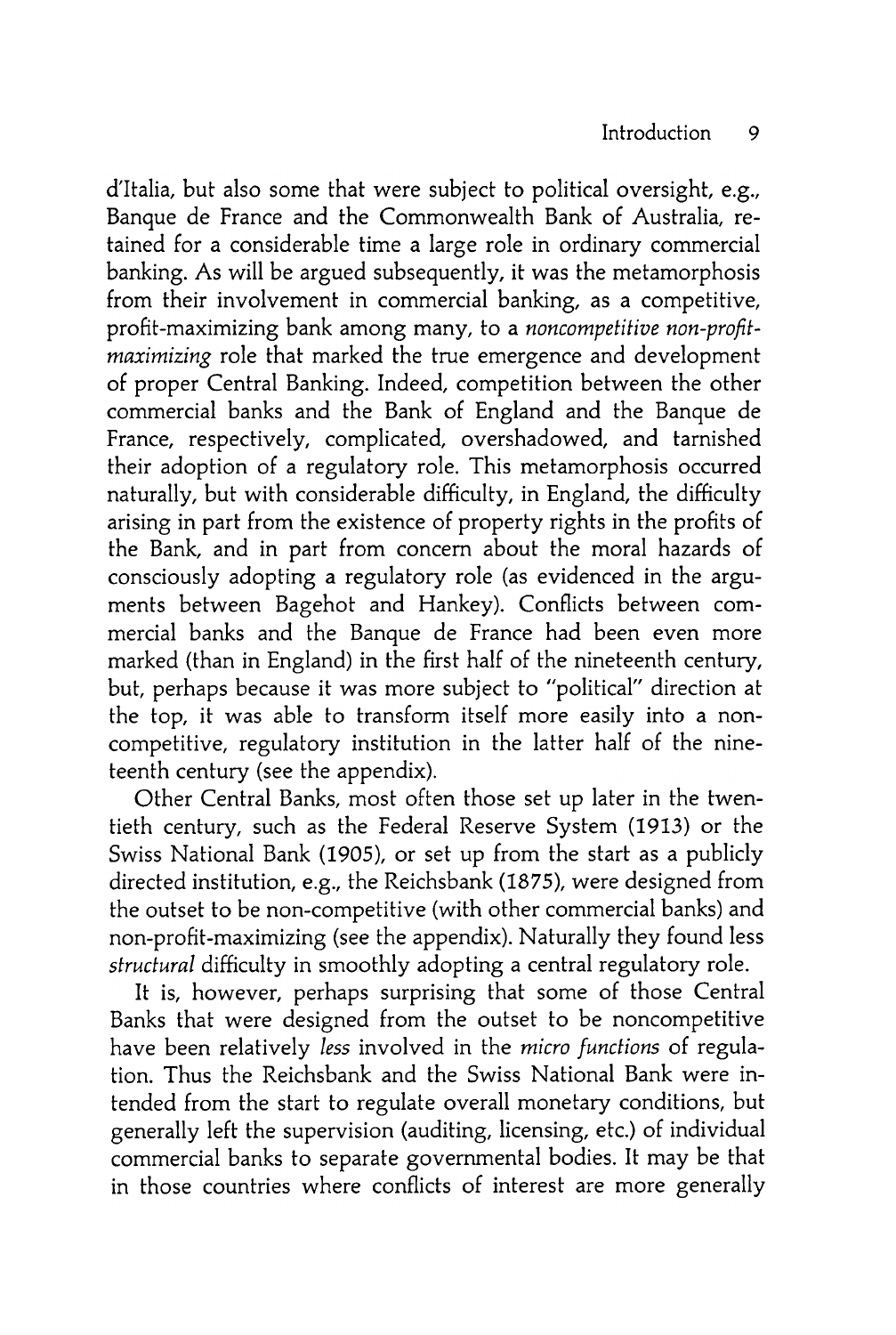regulated, and supervision provided, by official bodies set up by legislation, there was a greater tendency to allocate this micro function to a separate body, whereas in countries where (self-) regulation has been provided more informally, this latter function (of micro monetary management) was more naturally adopted, in so far as it was undertaken at all, by the Central Bank. Even so, there seems no clearcut explanation of the varying extent to which Central Banks undertake the micro supervisory functions.<br>Considering the close interrelationship that generally exists be-

tween the macro and the micro regulatory functions of monetary management, and the inherent disadvantages of having a multiplicity of agencies acting in the same field, it is difficult for someone (who has been used to UK institutions) to see what advantages can be obtained from separating these functions, and hiving off certain micro supervisory and insurance functions to other official institutions (separate and distinct from the Central Bank). This subject remains of some practical concern; indeed, the Bush Commission in the United States reconsidered the overlapping boundaries of the various supervisory institutions there. The issue has, hereto-, generated surprisingly little academic and analytical interest, and will only be touched on lightly again in chapter 5. The structural changes in process in many countries, notably in Canada, the United States, and the United Kingdom, are now, however, making the subject of the design, coverage, and powers of the bodies supervising (parts of) the financial system a topical and important issue. I hope to be able to return to this topic in subsequent studies.

Instead, the purpose of the rest of this book is to combine theoretical analysis with historical example to explore the reasons for the development of Central Banks and the rationale for their existence. The following chapter restates the arguments for a return to "free banking" without having a Central Bank. Although current analytical discussion on the role of a Central Bank largely revolves around the issues of information availability (and the possibility of insurance), nineteenth -century discussion centered largely around the question of whether the market discipline imposed by a wellfunctioning clearinghouse would suffice to keep the banking system in order; this is discussed in chapter 3. For various reasons this